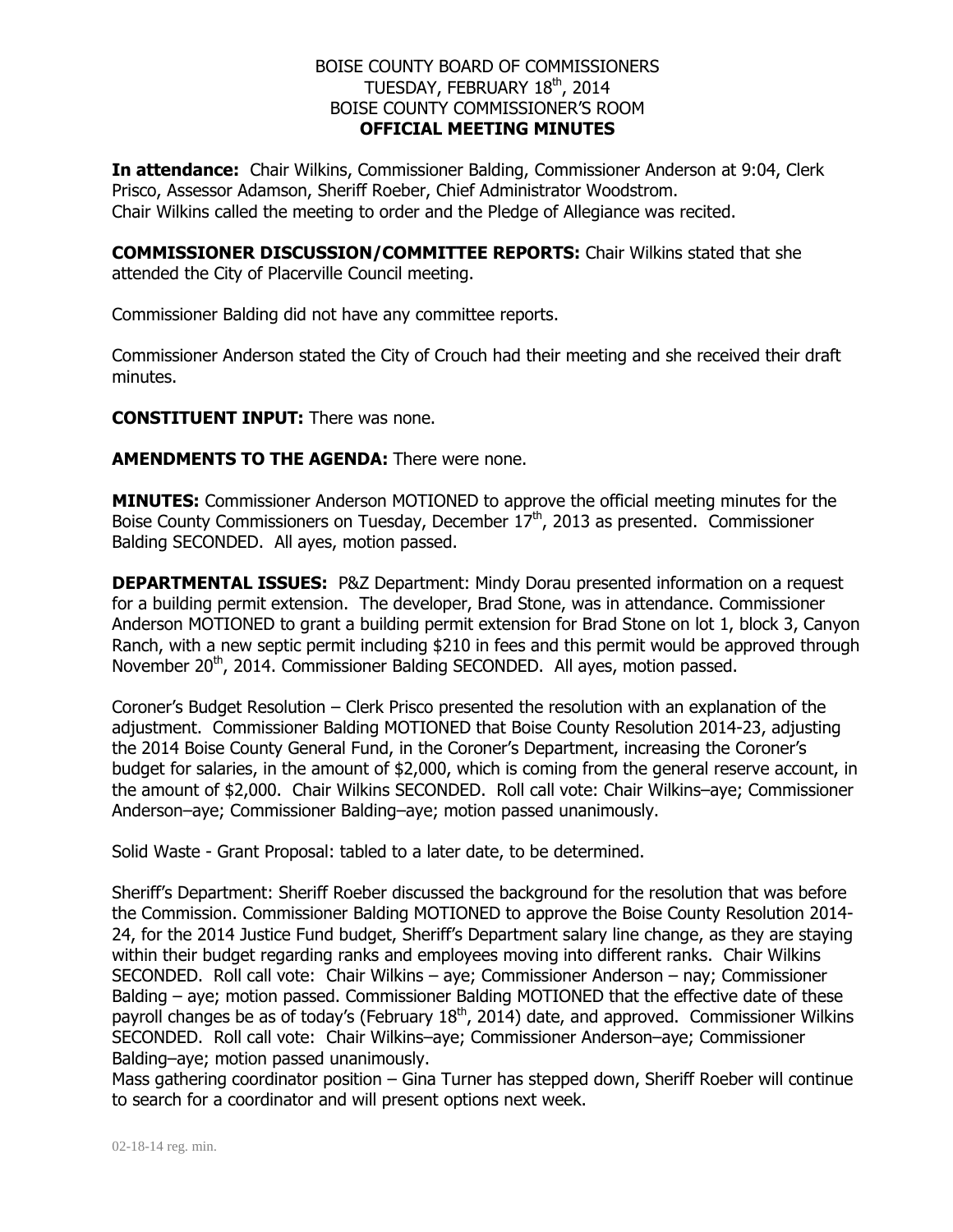John Roberts, Emergency Service Coordinator, presented a request for an equipment purchase that would be covered by a BHS grant. Commissioner Balding MOTIONED to deny the request as it would be better spent on radios. Discussion: Commissioner Anderson and Chair Wilkins agreed that the request was valid but noted that they had denied the Sheriff's Office on a similar item. Chair Wilkins SECONDED. All ayes; motion passed.

**ISSUE TRACKING:** The Board reviewed items on the Issue Tracking document and noted changes to be made.

**CONTRACTS/AGREEMENTS/GRANTS:** Clerk Prisco presented a "Management Representation Letter that is for the 2013 audited financial statements. Commissioner Anderson had one item that was discussed and a change requested. This was tabled for Clerk Prisco to follow up with the auditors; Bailey & Co.

**DEMAND WARRANTS:** There were none.

**INDIGENT:** There were no indigent matters.

**PA ISSUES:** Chair Wilkins MOTIONED to go into executive session under Idaho Code 67- 2345(1)(b): personnel. Commissioner Balding SECONDED. Roll call vote: Chair Wilkins–aye; Commissioner Anderson–aye; Commissioner Balding–aye; motion passed unanimously. Chair Wilkins stated that, coming out of executive session on February 18<sup>th</sup>, 2014, under I.C. 67-2345(1)(b): personnel, no decisions were made.

**EMERGENCY SERVICES:** The Board discussed relevant state statute for ambulance services and also discussed the concept of overall county ambulance service. The Board intends to schedule a meeting with all of the County Medical Directors and the topic will be placed on a future agenda.

**EMPLOYEE EVALUATION DISCUSSION:** Using several example evaluation forms, the Board discussed what subjects they would like to see in the evaluation form for employees reporting to the Board. Commissioner Anderson will draft an evaluation form that represents a compilation of items that the Board would like to see on the form.

**TITLE III DISCUSSION:** The Board inquired as to how much funding is available at this time for Title III future projects. Funding for 2014 is estimated to be \$67,690 but has not yet been received. Prior to the current year funding, the available amount is approximately \$43,000 (\$45,000 less \$1,500 for a recently added item to the GIS project ongoing currently).

**PILT DISCUSSION:** Clerk Prisco stated that the FY 2014 budget (after Resolution 2014-02) includes total PILT (Payment In-Lieu of Taxes) revenue of just under \$145,000. Chair Wilkins initiated discussion of the current legislation for PILT funding at the federal government level. The matter will be discussed at a future date (to be determined) and it will be added to the Issue Tracking document.

**EBCAD UPDATE:** Chair Wilkins MOTIONED to recess as the Board of County Commissioners and reconvene as the EBCAD Governing Board. Commissioner Balding SECONDED. Roll call vote: Commissioner Anderson-aye; Commissioner Balding-aye; Chair Wilkins-aye; motion passed unanimously. Jerry Newland and Jill Browning were both present and each presented information pertaining to the EBCAD operations. Chair Wilkins MOTIONED to go out of the EBCAD Governing Board and reconvene as the Board of County Commissioners. Commissioner Balding SECONDED. Roll call vote: Commissioner Anderson-aye; Commissioner Balding-aye; Chair Wilkins-aye; motion passed unanimously.